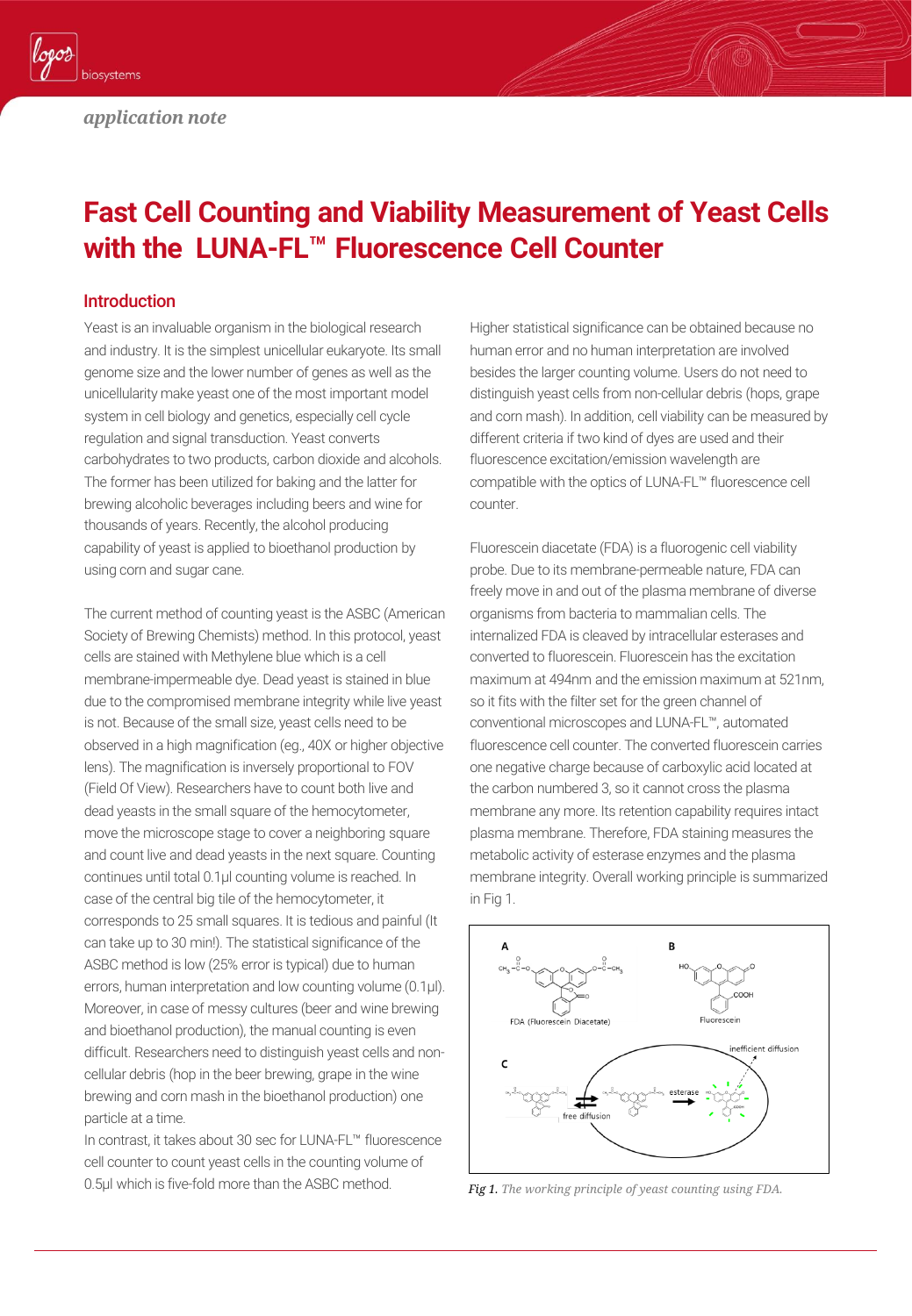#### **Materials**

#### *Saccharomyces Cerevisiae*

Yeast culture medium (YPD)

LUNA-FL™, fluorescence cell counter

PhotonSlide™ for LUNA-FL™ Yeast viability kit

> FDA and PI staining solution Yeast dilution buffer Fluorescence signal enhancer 1

#### **Methods**

- 1. Overnight culture *S. Cerevisiae* in the YPD medium. 2.
- 2. Dilute the confluent yeast at 1:100 and culture for additional 3h for mid-log phase cells. (optional)
- 3. Dilute the yeast culture at 1:100 with the yeast dilution buffer (O/N culture) depending on the concentration of the yeast cells. Centrifuge, discard the supernatant and suspend the pellet with the yeast dilution buffer (the mid-log phase yeast). (optional)
- 4. Heat the yeast sample at 70℃ for 30 min to prepare 0% viability yeast cells. (optional)
- 5. Mix 1 µl of the fluorescence signal enhancer 1 and 17 µl of the yeast sample. (optional)
- 6. Incubate for 10 min at room temperature. (optional)
- 7. Add 1 µl of FDA and 1 µl of PI to the yeast sample.
- 8. Incubate for 10 min at room temperature.
- 9. Load 10 µl of the stained yeast sample on the counting slide.
- 10. Wait for about 1 min or until all yeast cells are immobile.
- 11. Turn on LUNA-FL™ and press the "Yeast Cell Counting (FDA/PI)".
- 12. Perform the cell counting using the following protocol

| Protocol                     | Value                                                                                                                            |
|------------------------------|----------------------------------------------------------------------------------------------------------------------------------|
| Exposure level (green/red)   | 18/18                                                                                                                            |
| Dilution factor              | 1.11 (Be sure to consider the<br>additional dilution factor if your<br>original sample is diluted with<br>Yeast Dilution Buffer) |
| Cell size                    | $1 \sim 20 \mu m$                                                                                                                |
| Green Fluorescence Threshold | $2^{\sim}3$                                                                                                                      |
| Red Fluorescence Threshold   | 2~3                                                                                                                              |

#### Results and discussion

As shown in Fig 2A, FDA can successfully stain all yeast cells when a yeast sample of 100% viability was tested.

All yeast cells visible in the bright field image were counted and marked with the green circle (green/red circles represent the viable/dead cells automatically classified by the LUNA-FL™). To see if FDA/PI staining can distinguish live and dead yeast cells, we

intentionally killed yeast cells by heating at 70℃ for 30min. (0% viability sample) 50% viability sample was prepared by mixing 100% and 0% viability samples at a ratio of 1:1. As seen in Fig 2B and 2C, FDA/PI staining successfully distinguished live and dead yeasts even when they are mixed in a single vial. Like the 100% viability sample, all yeast cells were counted and labeled with green or red circle according to their health status. We next measured the precision of the viability measurement of LUNA-FL™ by using 0%, 25%, 50%, 75% and 100% viability samples. As seen in Fig 2D, the actual viability measured with LUNA-FL™ is significantly correlated with the theoretical viability with the coefficient of correlation, R<sup>2</sup> , of 0.9991. Taken together, the FDA/PI staining combined with LUNA-FL™ fluorescence counter can count yeast cells with the precise live/dead call.



*Fig 2. Automated yeast cell counting with the LUNA-FL™*

Unlike AO/PI staining, in which two nucleic acid binding dyes bind instantly to genomic DNA, FDA staining make use of the enzymatic reactions for generating fluorescence. So it takes some time for the fluorescence intensity to reach a detectable level. To measure the optimal time required for the fluorescein detection, FDA was added to 100% live yeast cells, and the average fluorescence intensity of objects (yeast cells) was measured at 0, 5, 10, 15, 20 and 30min after the addition of the dye. As shown in Fig 3A, without the incubation time, the FDA fluorescence is not distinguishable from background (around 40). Within the first five minutes, the yeast cells rapidly gained the fluorescence signal. The rate of the fluorescein accumulation dropped significantly during the next five minutes and reached a plateau at 10min after the reaction. We decided to incubate yeast cells and FDA for 10min for optimal yeast counting.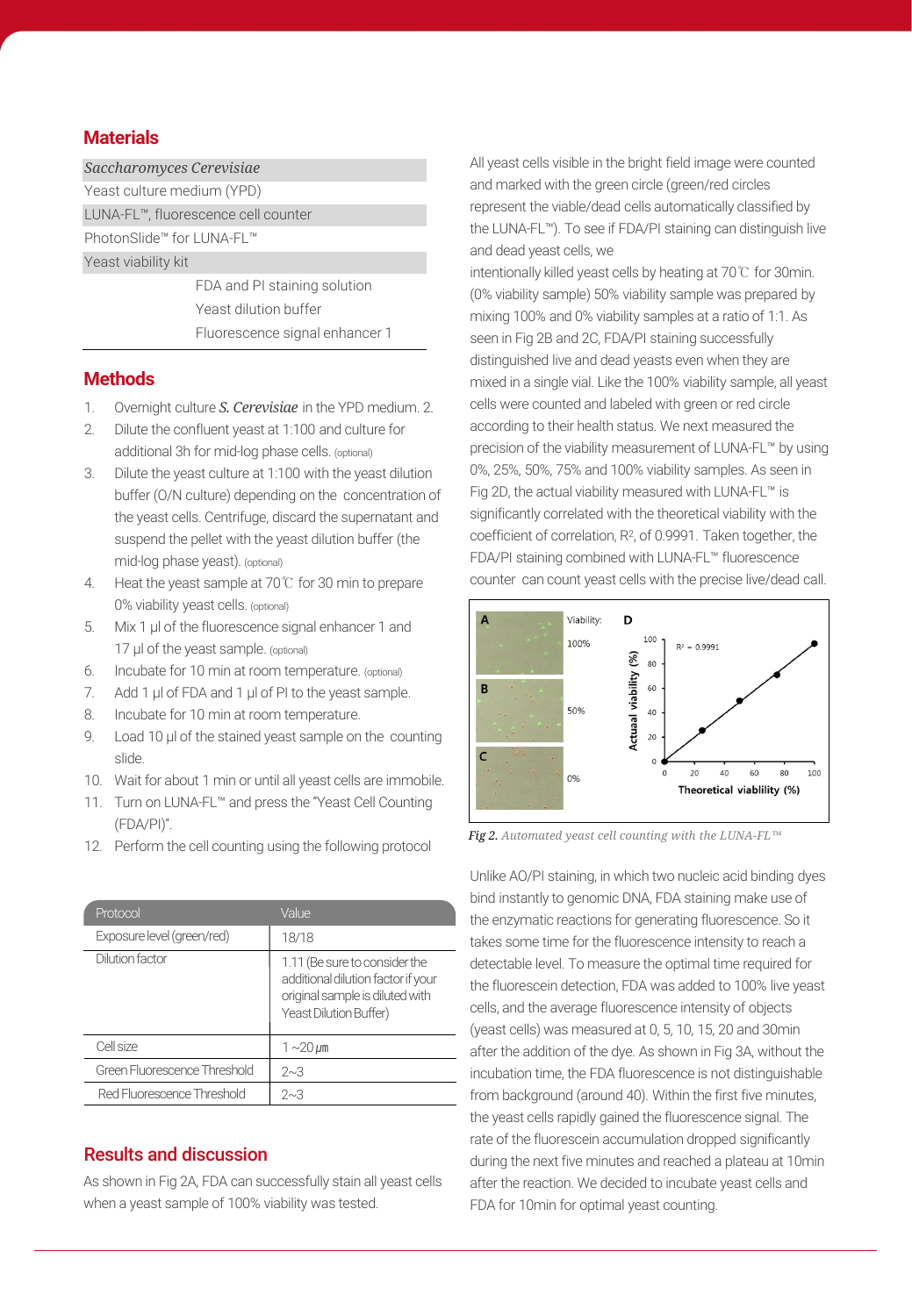

*Fig 3. The kinetics of yeast staining by FDA*

While FDA itself is not fluorescent as mentioned earlier, some cell culture media are auto-fluorescent (Fig 4A). This background fluorescence masks weak signals from some yeast cells. Moreover, a fresh YPD medium contains remnant esterase activities (Fig 4A/4B). If FDA is cleaved to fluorescein by the extracellular esterase activity, the fluorescein molecules can no longer enter yeast cells so that the background fluorescence becomes intense and, consequently, the object fluorescence becomes dimmer at the same time. The degree of the background fluorescence contributed by the esterase activity is much larger than YPD autofluorescence. The auto-fluorescence and the remnant esterase activity seem to originate from ingredients of the YPD medium, most likely yeast

extract and peptone. Interestingly, the YPD medium used to culture yeast cells for overnight contains a lower level of the esterase activity compared to the fresh YPD medium. Seemingly, protein components containing the esterase activity in the YPD medium was absorbed by yeast cells and used as building blocks of yeast cells as they proliferate. In conclusion, some culture media contain auto-fluorescence and residual esterase activity. In this case, the culture medium should be diluted in an appropriate buffer, eg., yeast dilution buffer (Fig. 4C). Or, if the background fluorescence is still too bright, the whole yeast culture should be centrifuged, the resulting supernatant should be removed and its pellet should be re-suspended in the yeast dilution buffer.



*Fig 4. The YPD medium is auto-fluorescent and contains esterase activity.*

Depending on yeast strains and culture conditions, even flureoscein which has been activated by esterase enzymes can be leaky. The leakiness results in higher background and lower fluorescence intensity of yeast cells as seen in Fig 5A. A proprietary reagent (fluorescence signal enhancer 1) from Logos biosystems can help prevent the activated fluorescein from leaking out of yeast cells. As seen in Fig 5B, the background becomes darker and individual yeast cell becomes brighter because the fluorescein export was blocked by the fluorescence signal enhancer 1.